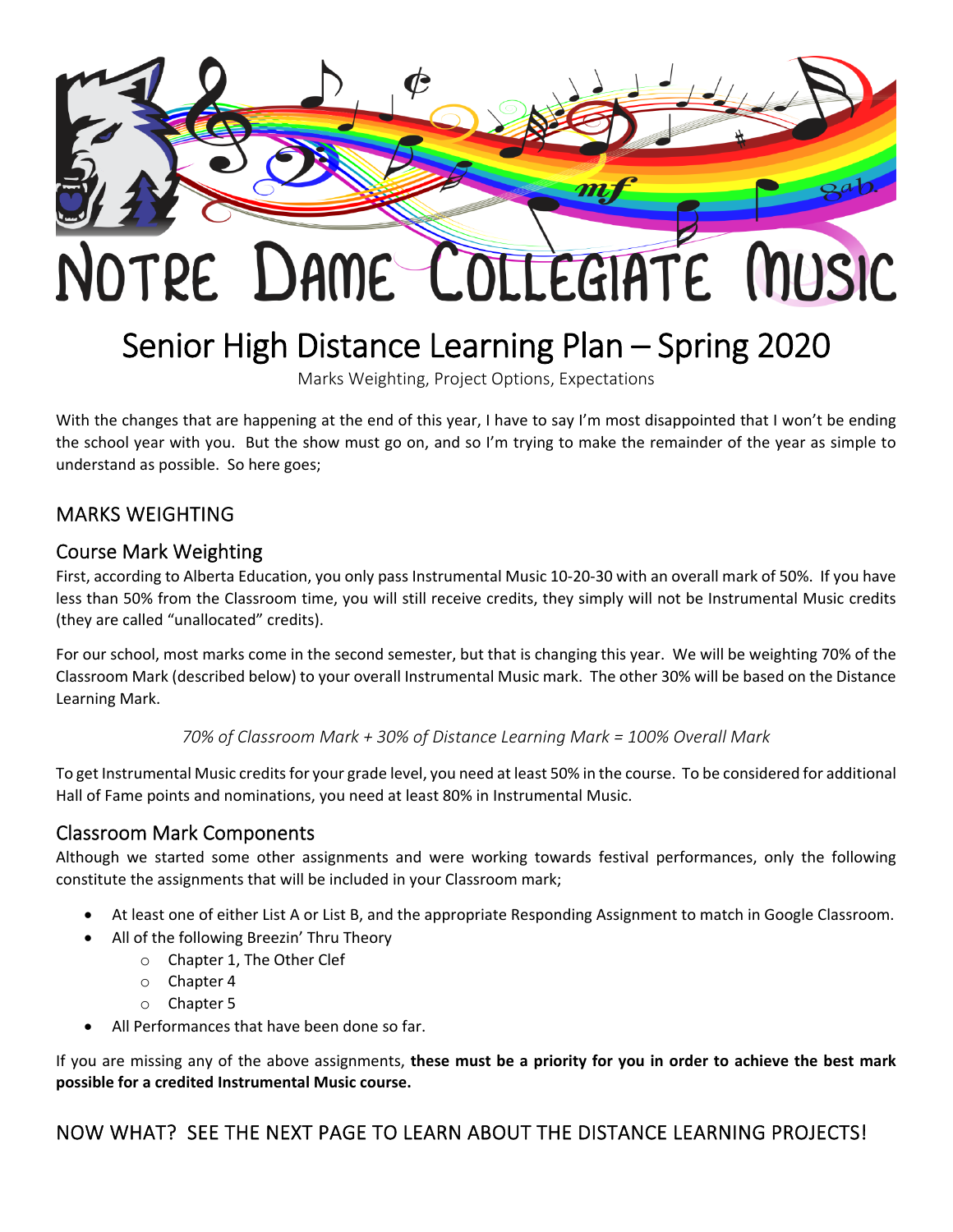## DISTANCE LEARNING PROJECTS

For all Senior High Instrumental Music students will need to complete at least one Distance Learning Project. **You only** need to choose one of these projects, but you need to select it by April 9, 2020! All Distance Learning Project marks will be maintained in Google Classroom.



You need to select which of these projects you would like to do **by April 9, 2020**. Complete the Google Form in the Google Classroom to let Mr. Windsor know how you wish to proceed. Details of each of the assignments are below.



# Option 1 – Transcription

The idea of this project is for you to practice your ear-training while helping you put together one of your favorite songs. The steps of the assignment are as follows;

- Choose a song (with a melody) by April 9, 2020. Mr. Windsor will confirm it as appropriate for your level.
- Assignment #1 Writing out the main melody. Usually this is the chorus. To be done by April 17, 2020.
- Assignment #2 Determine the bassline, and then the chord structure for your main melody section. Instructions on how to do this will be sent to you. To be done by April 24, 2020.
- Assignment #3 Mr. Windsor will send you a recording of the melody as you wrote it. It will give you a chance to self-assess your writing, and correct it. To be done by May 1, 2020.
- Assignment #4 Mr. Windsor sends you a recording of your chord structure. It will give you a chance to self‐ assess your writing, and correct it. To be done by May 8, 2020.
- Assignment #5 Mr. Windsor will send you a final transcription of the entire song. You try to find the errors in the melody (he will put some in on purpose for you to find them). To be done by May 15, 2020.
- Assignment #6 Written response about how the process went, how you feel about the song, and why it's important to you. To be done by May 22, 2020.
- Assignment #7 Mr. Windsor will send you an accompaniment through Charms. You record the whole melody of the entire song. To be done by May 29, 2020.